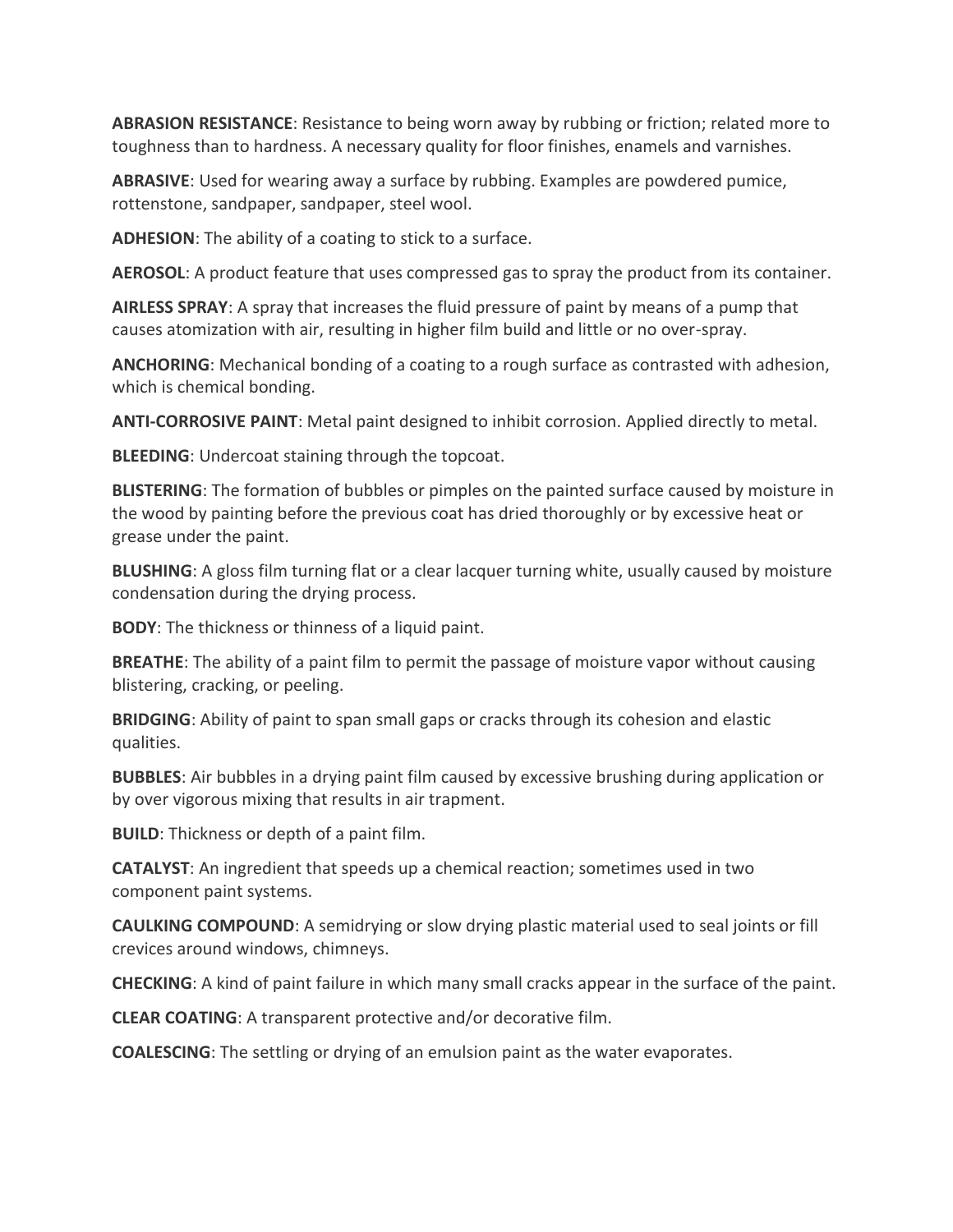**COATING**: paint, varnish, lacquer or other finish used to create a protective and/or decorative layer.

**CHECKING**: A kind of paint failure in which many small cracks appear in the surface of the paint.

**CLEAR COATING**: A transparent protective and/or decorative film.

**COALESCING**: The settling or drying of an emulsion paint as the water evaporates.

**COATING**: paint, varnish, lacquer or other finish used to create a protective and/or decorative layer.

**COHESION**: Attraction of molecules within a coating (how it holds together).

**COLORANT**: Concentrated color that can be added to paints to make a specific color. Proper color of a diamond.

**COVERAGE**: The area over which a given amount of paint will spread and hide the previous surface. (Usually expressed in square feet per gallon).

**CRACKING**: The type of paint failure characterized by breaks in irregular lines wide enough to expose the underlying surface.

**CRAWLING**: Varnish defect in which poor adhesion of varnish to surface in some spots causes it to gather up in globs.

**CRAZING**: Small, interlacing cracks on surface of finish.

**CURING**: Final conversion or drying or a coating material.

**CUSTOM COLOR**: Special colors made by adding colorant to paint or by intermixing colors, which permits the retailer to match a color selected by the consumer.

**DRY TACK FREE**: That stage of drying when the paint no longer feels sticky or tacky when lightly touched.

**DRY TO HANDLE:** That stage of drying when a paint film has hardened sufficiently so the object or surface painted may be used without marring.

**DRY TO RECOAT**: That stage of drying when the next coat can be applied.

**DRY TO SAND**: That stage of drying when a paint film can be sanded without the sandpaper sticking or clogging.

**DURABILITY**: The ability of paint to last or hold up well against the destructive agents such as weather, sunlight, detergents, air pollution, abrasion or marring.

**EGGSHELL FINISH**: The degree of gloss between a flat and gloss finish.

**EMULSION PAINT**: Paint in which particles are suspended in water or oil with the aid of an emulsifier as in latex paint.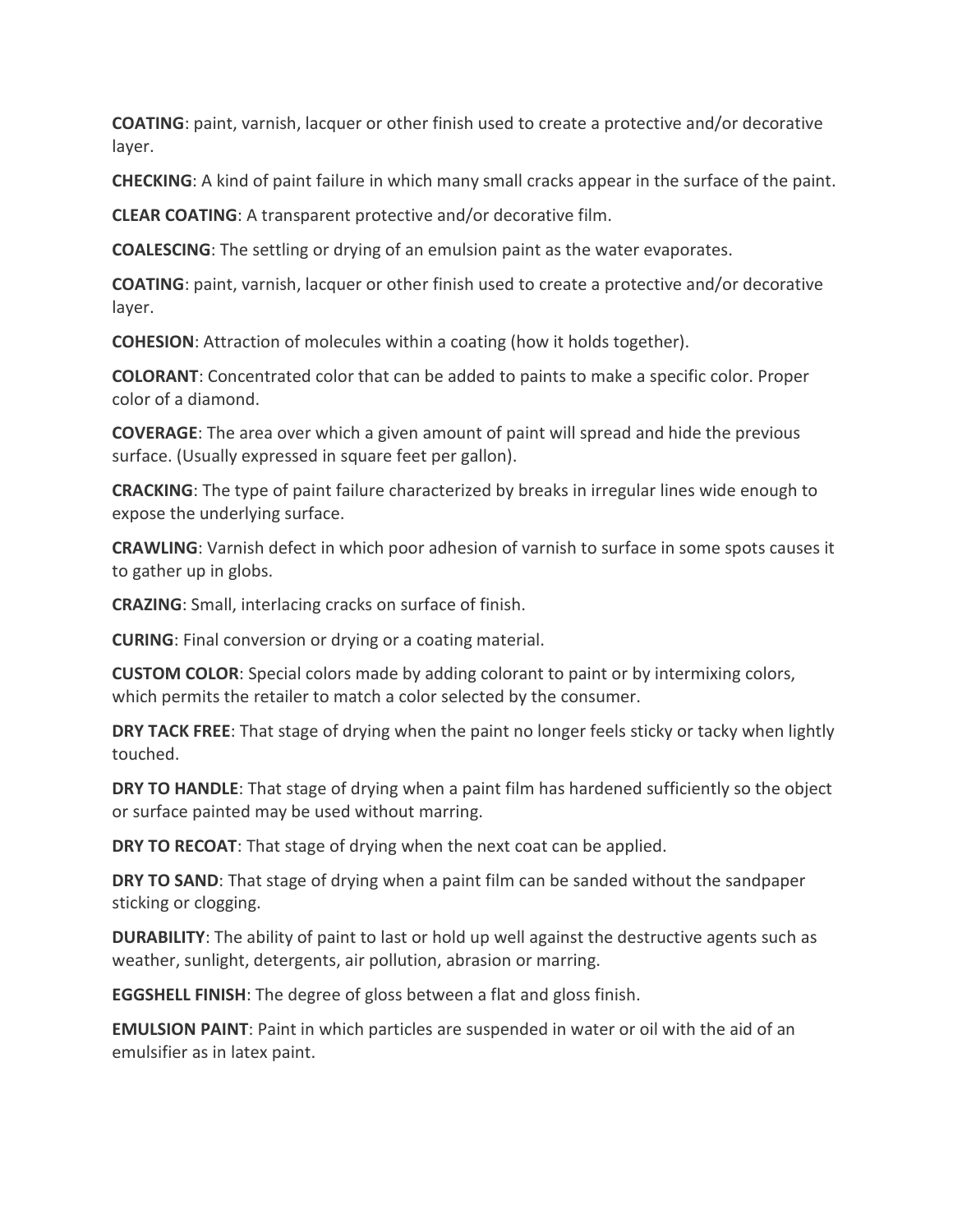**ENAMEL**: Broad classification paints that dry to a hard finish. They may be flat, gloss or semigloss.

**EPOXY**: Clear finish having excellent adhesion qualities; extremely abrasion and chemical resistant. Epoxies are alcohol proof and very water-resistant.

**EROSION**: The wearing away of a paint film caused by exposure to the weather.

**ETCH**: Surface preparation by chemical means to improve the adhesion of coating.

**EXTERIOR**: The outside surfaces of a structure.

**FADING**: The loss of color due to exposure to light, heat or weathering.

**FEATHER SANDING**: Tapering the edge of dried paint film with sandpaper.

**FILLER**: A product used to fill the pores of wood before applying a prime of finish coat.

**FILM**: Layer or coat of paint or other finish.

**FINISH COAT**: Last coat of paint or other finish.

**FLAKING**: A form of paint failure characterized by the detachment of small pieces of the film from the surface of previous coat of paint. Cracking or blistering usually precedes it.

**FLASH POINT**: The temperature at which a coating or solvent will ignite.

**FLAT**: A paint surface that scatters or absorbs the light falling on it so as to be substantially free from gloss or sheen.

**FLEXIBILITY**: Ability of a coating to expand and contract during temperature changes.

**FLOATING**: Separation of pigment colors on the surface of applied paint.

**FLOW**: The ability of a coating to level out and spread into a smooth film, paints that have a good flow usually level out uniformly and exhibit few brush or roller marks.

**GALVANIZED**: A thin coating of zinc that covers iron or steel to prevent rust.

**GLAZE**: A term used to describe several types of finishing materials. (1) Glazing putty is of a creamy consistency and is applied to fill imperfections in the surface. (2) A glazing stain is a pigmented stain applied over a stained, filled or painted surface to soften or blend the original color without obscuring it. (3) A glaze coat is a clear finish applied over previously coated surfaces to create a gloss finish[.](http://www.pinlaser.com/)

**GLOSS**: The luster or shininess of paints and coatings are generally classified as flat, semi-gloss, or gloss; the latter has the higher reflecting ability.

**GLOSS METER**: A standard scale for measuring the shininess or light reflectance of paint. Different brands with the same description such as semi-gloss or flat may have quite different ratings on the gloss meter.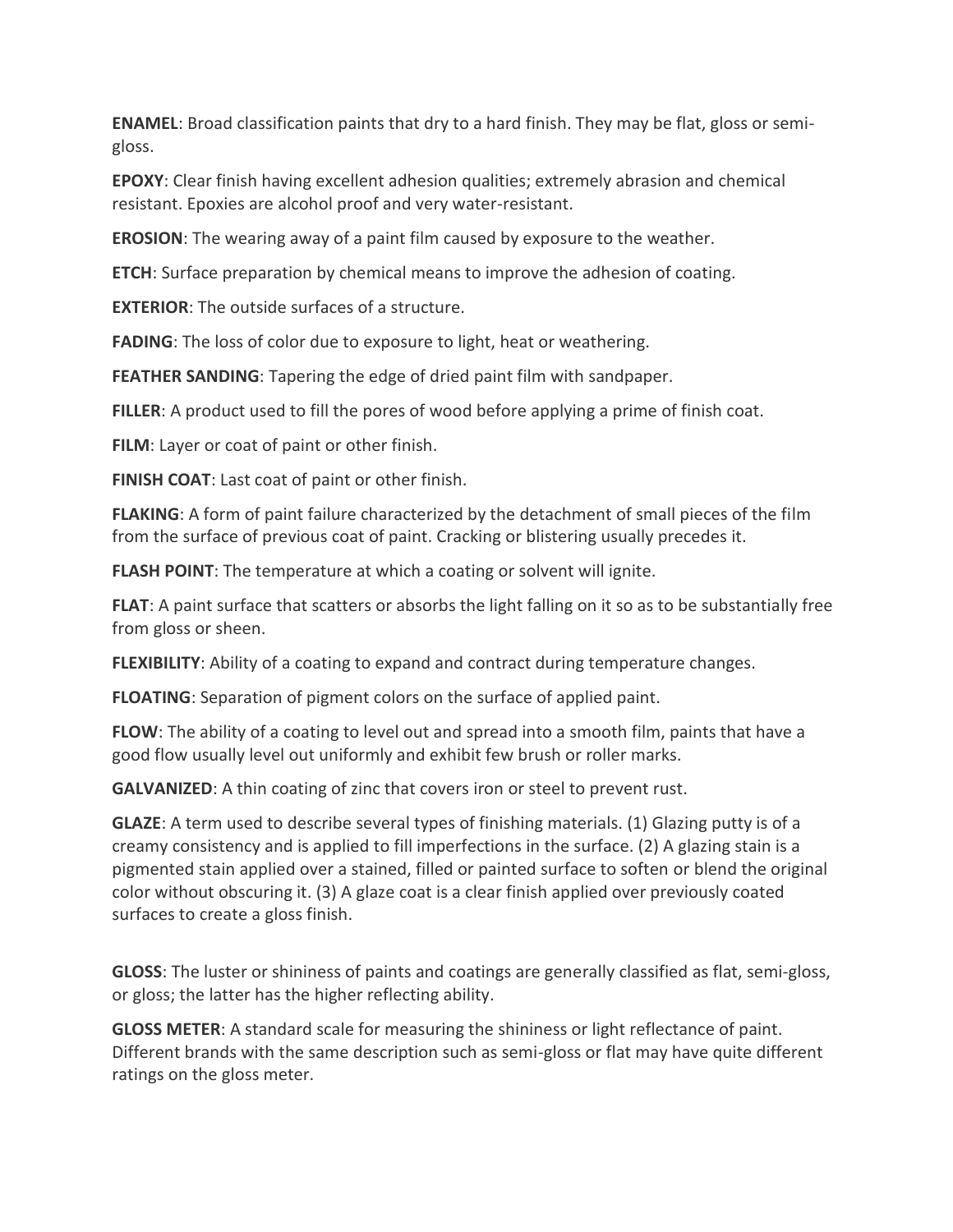**HARDNESS**: The ability of a paint film to resist denting, scratching or marring.

**HIDING POWER**: The ability of a paint to hide the previous surface or color.

**HOLIDAYS**: Voids in the dried paint film.

**LACQUER**: A fast-drying clear pigmented coating that dries by solvent evaporation.

**LATEX**: A water-thinned paint, such as a polyvinyl acetate, styrene butadiene or acrylic.

**LEVELING**: Ability of a film to flow out free from ripples, pockmarks and brush marks after application.

**LIFTING**: The softening and penetration of a previous film by solvents in the paint being applied over it, resulting in raising and wrinkling.

**MARINE VARNISH**: Varnish specially designed for immersion in water and exposure to marine atmosphere.

**MASKING**: Temporary covering of areas not to be painted.

**MASKING TAPE**: A strip of paper or cloth similar to adhesive tape, which can be easily removed, used to temporarily cover areas that are not to be painted.

**METALLICS**: A class of paints that include metal flakes in their composition.

**MILDEW RESISTANCE**: The ability of a coating to resist the growth of molds and mildew. Mildew is particularly prevalent in moist, humid and warm climates.

**OPACITY:** The ability of a paint to hide the previous surface or color.

**OPAQUE COATING**: A coating that hides the previous surface coating.

**ORANGE PEEL**: Film having the roughness of an orange due to poor roller or spray application.

**PAINT GAUGE**: Instrument for measuring the thickness of paint film.

**PAINT REMOVER**: A compound that softens old paint or varnish and permits scraping off the loosened material.

**PEELING**: Detachment of a dried paint film in relatively large pieces, usually caused by moisture or grease under the painted surface.

**PIGMENTS**: Paint ingredients mainly used to impart color and hiding power.

**PIHNOLE**: Very small holes in paint film, usually not deep enough to show undercoat.

**POLYURETHANE**: Wide range of coatings, ranging from hard gloss enamels to soft flexible coatings. Good to very good adhesion, hardness, flexibility and resistance. Surface preparation critical.

**POT LIFE:** Amount of time after mixing a two-part paint system during which it can be applied.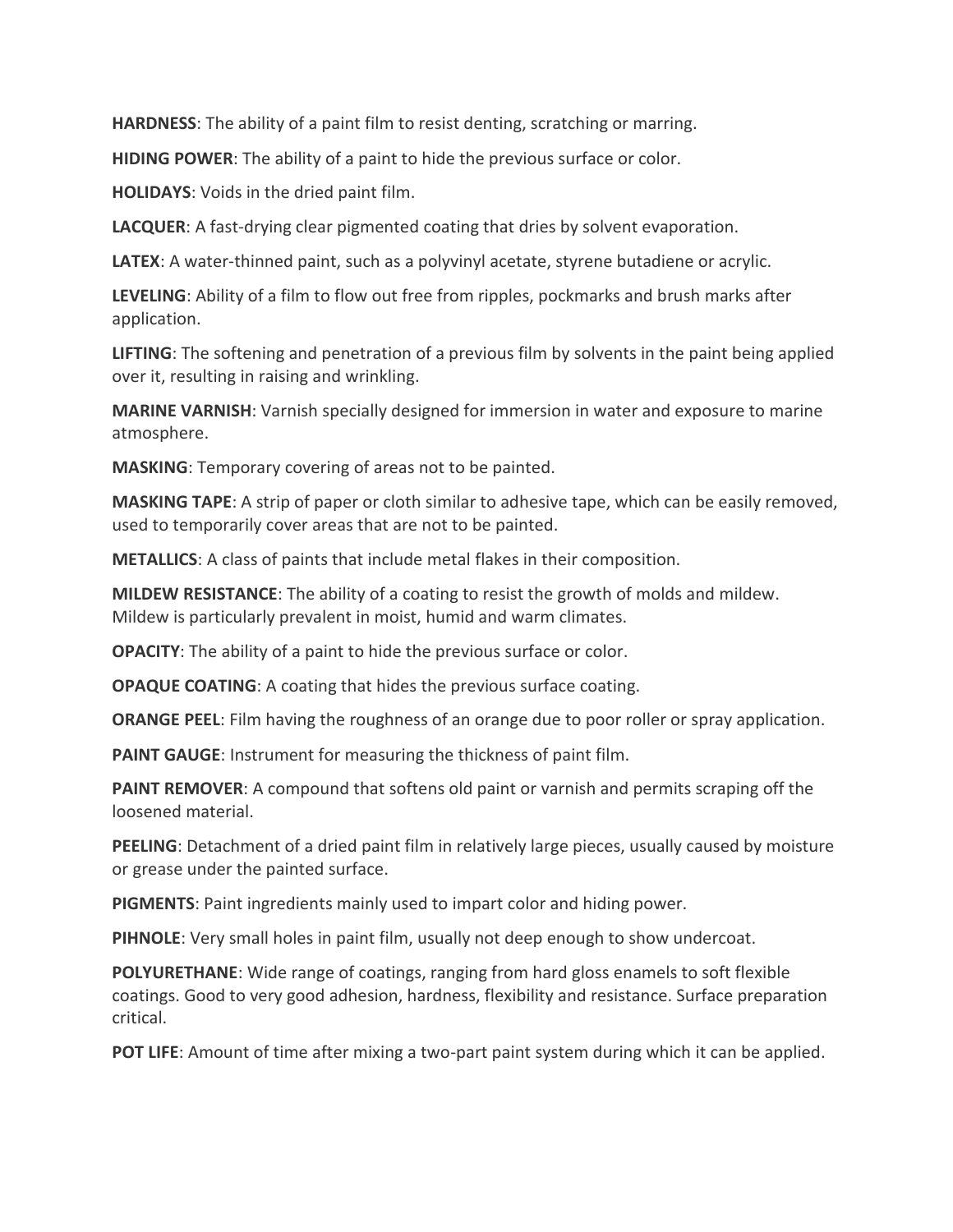**PRIME COAT OR PRIMER**: The first coat or undercoat that helps bind the topcoat to the substrate.

**PROPELLANT**: The gas used to expel materials from aerosol containers.

**REMOVERS**: Substances used to soften old varnish or paint so they may be removed easily.

**RESIN**: A natural or synthetic material that is the main ingredient of paint and that binds ingredients together. It also aids adhesion to the surface.

**RUNS**: Blemished film caused by excessive flow of coating.

**RUST PREVENTATIVE PAINT OR PRIMER**: The first coat of paint applied directly to iron or steel structures to slow down or prevent rust.

**SAGS**: Excessive flow, causing runs or sagging in paint film during application. Usually caused by applying too heavy a coat of paint or thinning too much.

**SANDING SURFACES**: A heavily pigmented finishing material used for building the surface to a smooth condition. It is sanded after drying.

**SATIN FINISH**: See Semi-Gloss

**SEALER**: A thin liquid applied to seal a surface, to prevent previous paint from bleeding through from the surface or to prevent undue absorption of the topcoat into the substrate.

**SEEDS**: Small, undesirable particles or granules other than dust found in paint, varnish or lacquer.

**SEMI-GLOSS**: Having a luster between full and flat.

**SEMI-TRANSPARENT**: A degree of hiding greater than transparent but less than opaque.

**SETTLING**: Paint separation in which pigments accumulate at the bottom of the container.

**SET UP:** A film that has dried so that it is firm is said to have "set up".

**SHAKE PAINTER**: A rectangular-shaped flat pad with an attached handle that is used to paint shingles, shakes and other special surfaces and areas.

**SHEEN**: The degree of luster of a dried paint film.

**SHEEN UNIFORMITY**: The even distribution of luster over the entire surface of an applied finish.

**SHELLAC**: Derived from a resinous substance called Lac. Used as a sealer and finish for floors, for sealing knots and other purposes. A natural resin, usually in the form of thin flakes.

**SILICONE**: See Resin.

**SKIN**: Tough covering that forms on paints if container is not tightly sealed.

**SOLIDS**: See Nonvolatile.

**SOLVENT**: The volatile part of paint composition that evaporates during drying.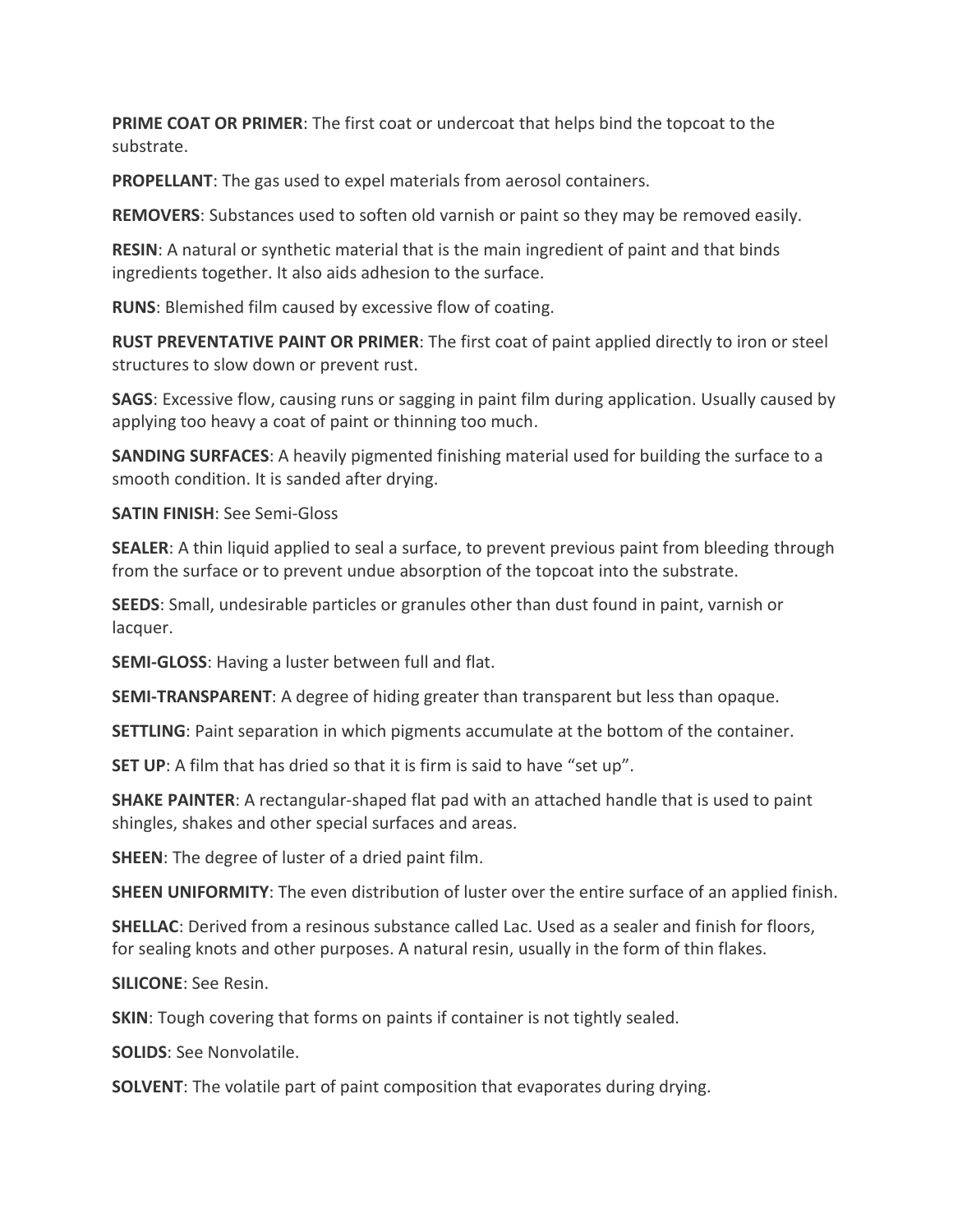**SPACKLING COMPOUND:** A material used as crack filler for preparing surfaces before painting.

**SPATTER**: Small particles or drips of liquid paint thrown or expelled when applying paint.

**SPOT PRIMING**: A method of protecting localized spots. The only areas primed are those that require additional protection due to rusting or peeling of the former coat.

**SPRAYING**: A method of application in which the coating material is broken up into a fine mist that is directed onto the surface to be coated.

**SPREADING RATE**: The area to which paint can be spread; usually expressed as square feet per gallon.

**STAIN**: A solution or suspension of coloring matter in a vehicle designed primarily to be applied to create color effects rather than to form a protective coating. A transparent or semi-opaque coating that colors without completely obscuring the grain of the surface.

**STREAKING**: The irregular occurrence of lines or streaks of various lengths and colors in an applied film; usually caused by some form of contamination.

**STRIP**: Removal of old finishes with paint removers.

**STYRENE-BUTADIENE**: See Resin.

**SUBSTRATE**: Surface to be painted.

**SURFACE TENSION**: The property of a coating that makes it tend to shrink when applied.

**TACKY**: Sticky condition of coating during drying, between wet and dry-to-touch stage.

**TEXTURE**: The roughness or irregularity of a surface.

**TEXTURE PAINT**: Paint that can be manipulated by brush, roller, trowel or other tool to produce various effects.

**THINNERS**: Solvents used to thin coatings.

**THIXOTROPY**: The property of a material that causes it to change from a thick, pasty consistency to a fluid consistency upon agitation, brushing or rolling.

**TINT BASE**: The basic paint in a custom color system to which colorants are added.

**TONER**: Pigmented lacquer sealer that is applied by spray. Toners provide color and make the surface appear more even.

**TOUCH UP**: The ability of a coating film to be spot repaired (usually within a few months of initial painting) without showing color or gloss differences.

**TURPENTINE**: A colorless liquid, which is used as a thinner for oil paints and varnishes, distilled from the products of the pine tree.

**UNDERCOAT**: A primer or intermediate coating before the finish coating.